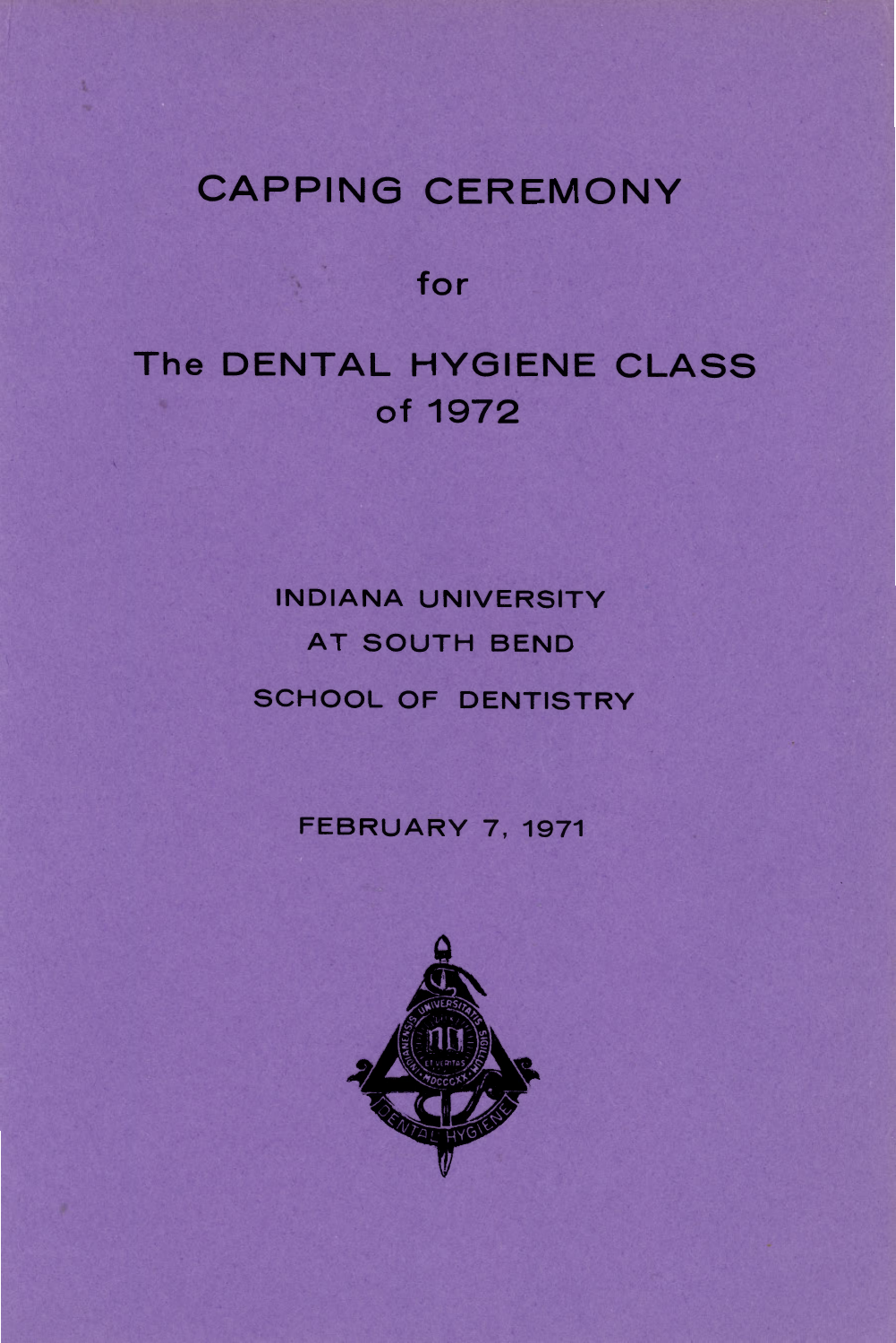## FIRST YEAR DENTAL HYGIENE STUDENTS

 $\ddotsc$ 

Christine S. Boklund · Cynthia Nagel Pamela Borkowski Barbara Nienaber Deetra Diane Burns Collette M. Palmer Leah Ann Coursey Sue Ellen Rankin Marianne Dunn Peggy Jo Sauer Sheryl Hamer Patricia Ann Vance Kathy McKew ... Jane Lynn Vollmer

Mary Waechter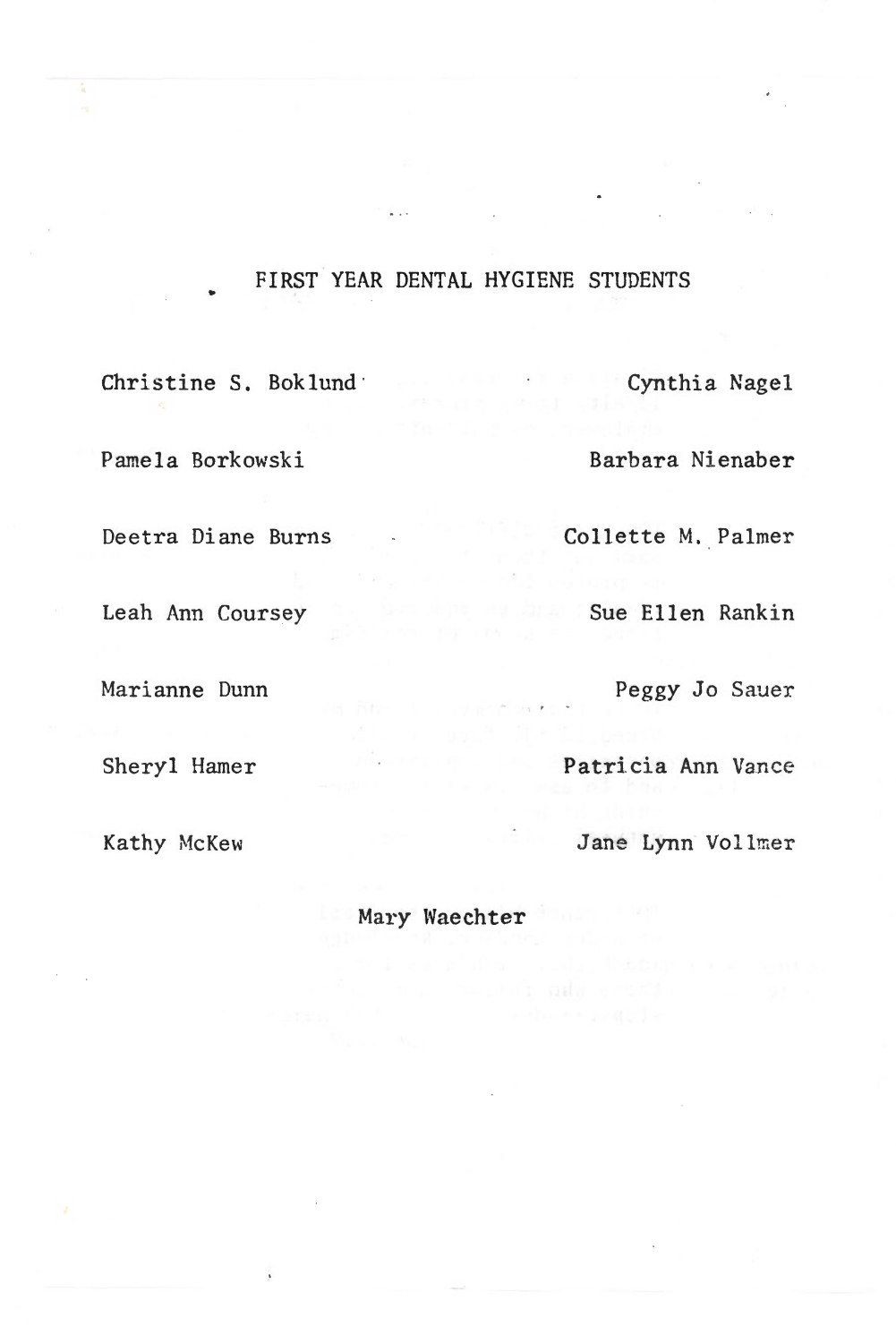### CREED

TO stand for respect, honesty, loyalty to my profession, *my*  employer, *my* patients and my-· self.

TO expect difficulties and to surmount them; to believe in *my* profession -- its aims and ideals; and to endeavor to enlarge its scope of realism.

TO be true to myself and my Creed in the face of all obstacles and opposition and to aim always for something higher than my *own*  natural selfish desires.

TO further blazon the trail of understanding, knowledge and higher st andards for those who follow in my footsteps.